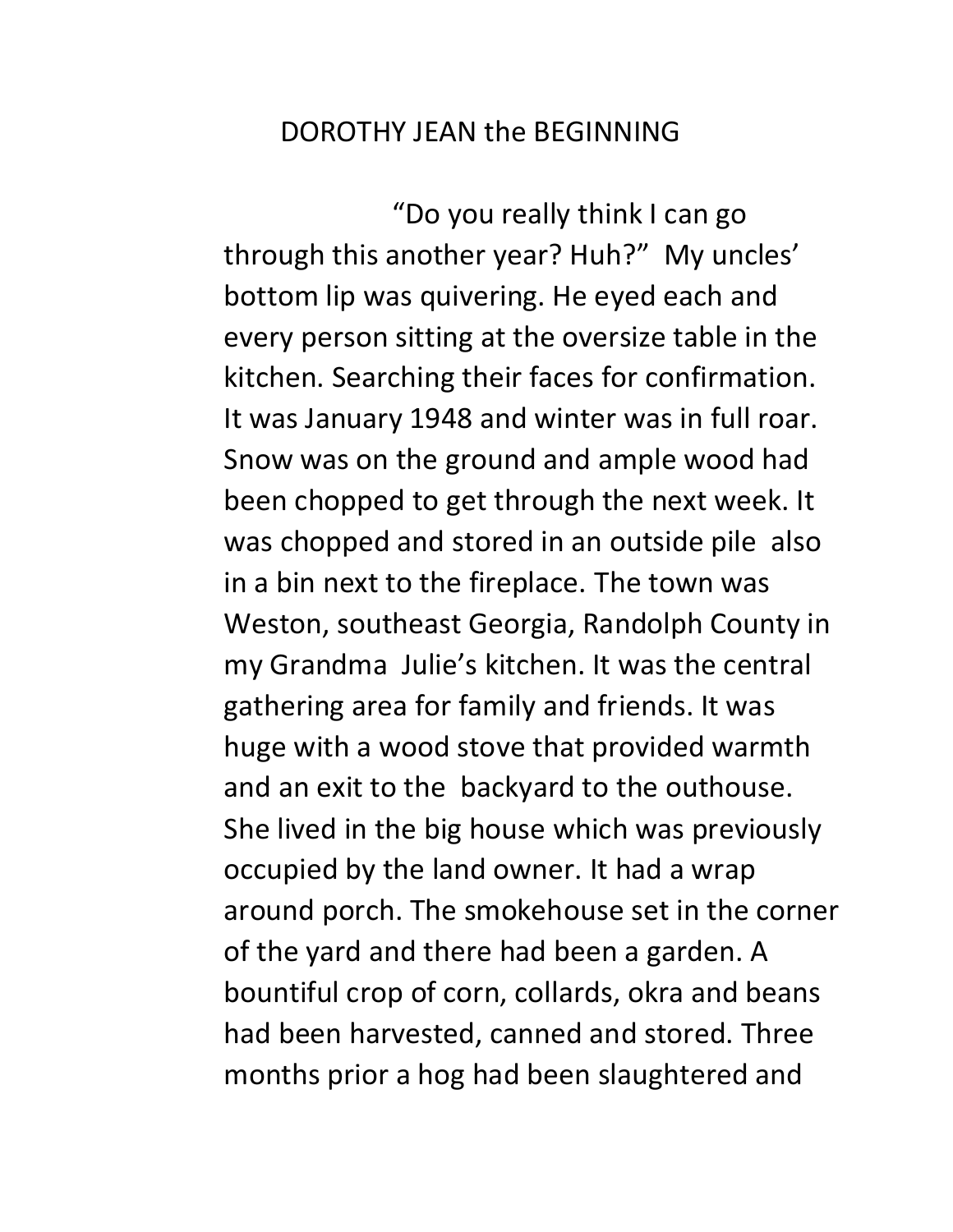hung to smoke and cure. Afterwards the hog was taken to the public meat locker for better preservation.

The Morrison's were well known for their honesty, diligent work and dedication. The women were plump and big boned. The men were muscular and tall. They all had strong African genes. None were afraid of a day of hard work. Picking cotton, plowing fields and general labor. It was Grandma's responsibility to stay home and prepare meals for the family. She would cook seemingly all day long, and everyone was good and hungry after a long days work. They were sharecroppers ,partnering with the owner of the land on which they lived. Sharing the responsibility to bring in the crops and supposedly the financial gains from selling of the goods. However, when payday arrived it was explained that the crops didn't do as well as expected and therefore the wages were not as expected. Being paid pennies compared to what they thought they would get. "This is not the first time this has happen and it will continue as long as we allow it." My Uncle Bubba chimed in.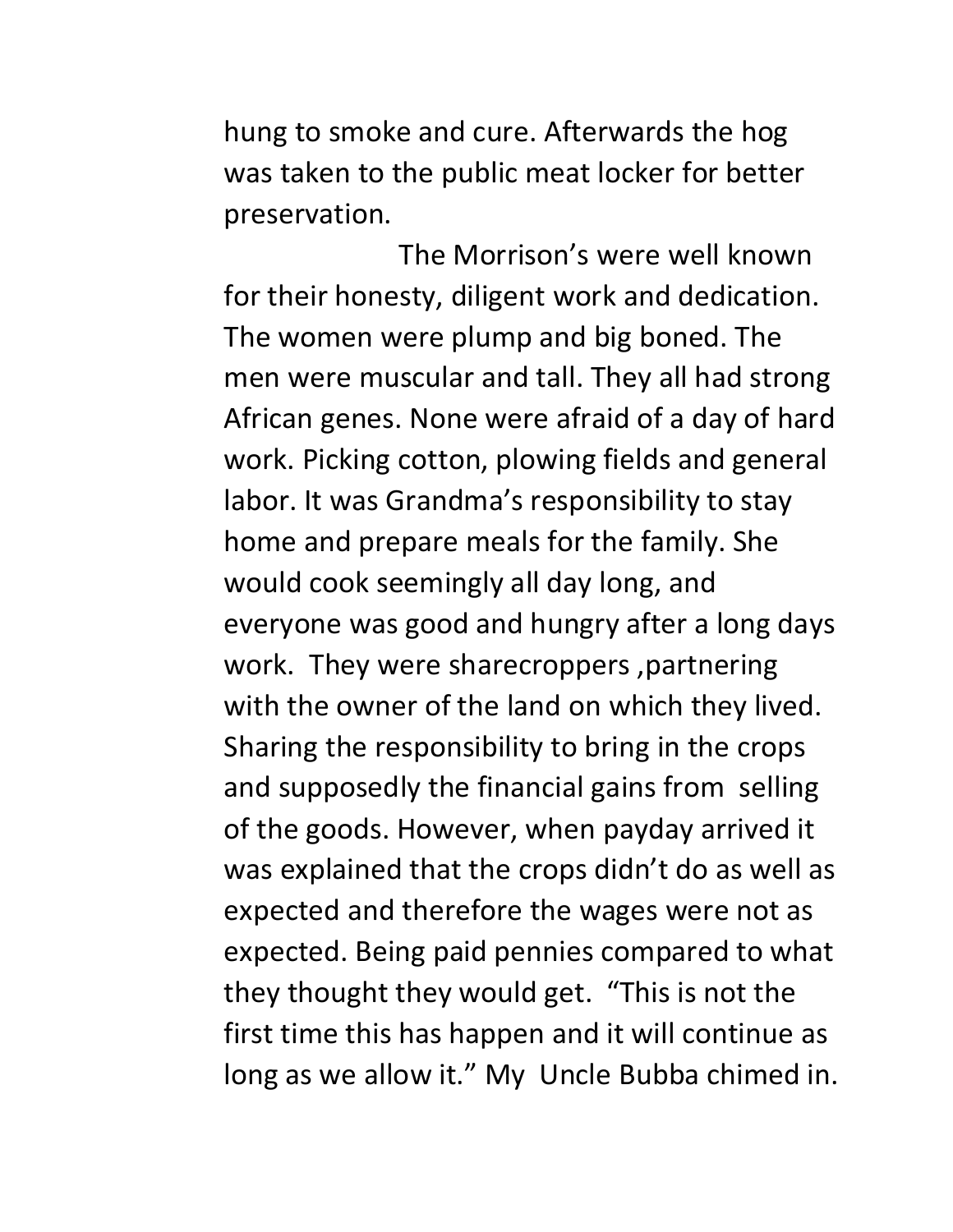" Ole man so and so looked me right in my face and told me the same thing." The others echoed in unison that they were victims too. Although slavery had been abolished many years ago, the oppression of black people was quite prevalent. Times were hard back then! My people were still second class citizens, disrespected and easily conned as there was fear of repercussion and reprisal from the landowner. Times were changing. Blacks were getting wiser and antsy. Some even had a little education and wanted more. They attended the New Mount Lebanon Church school. Fifth grade was the highest grade of completion. If you wanted to go further you had to go to boarding school in Albany. There was no school during harvest time. Every available able bodied person was needed in the field.

Now they had had enough! My people dared to dream. They all decided at that time, that exact moment it was time to leave Georgia. As talk of relocating was whispered, some concluded to go up north as opposed to down south. They heard racism wasn't as bad in New York and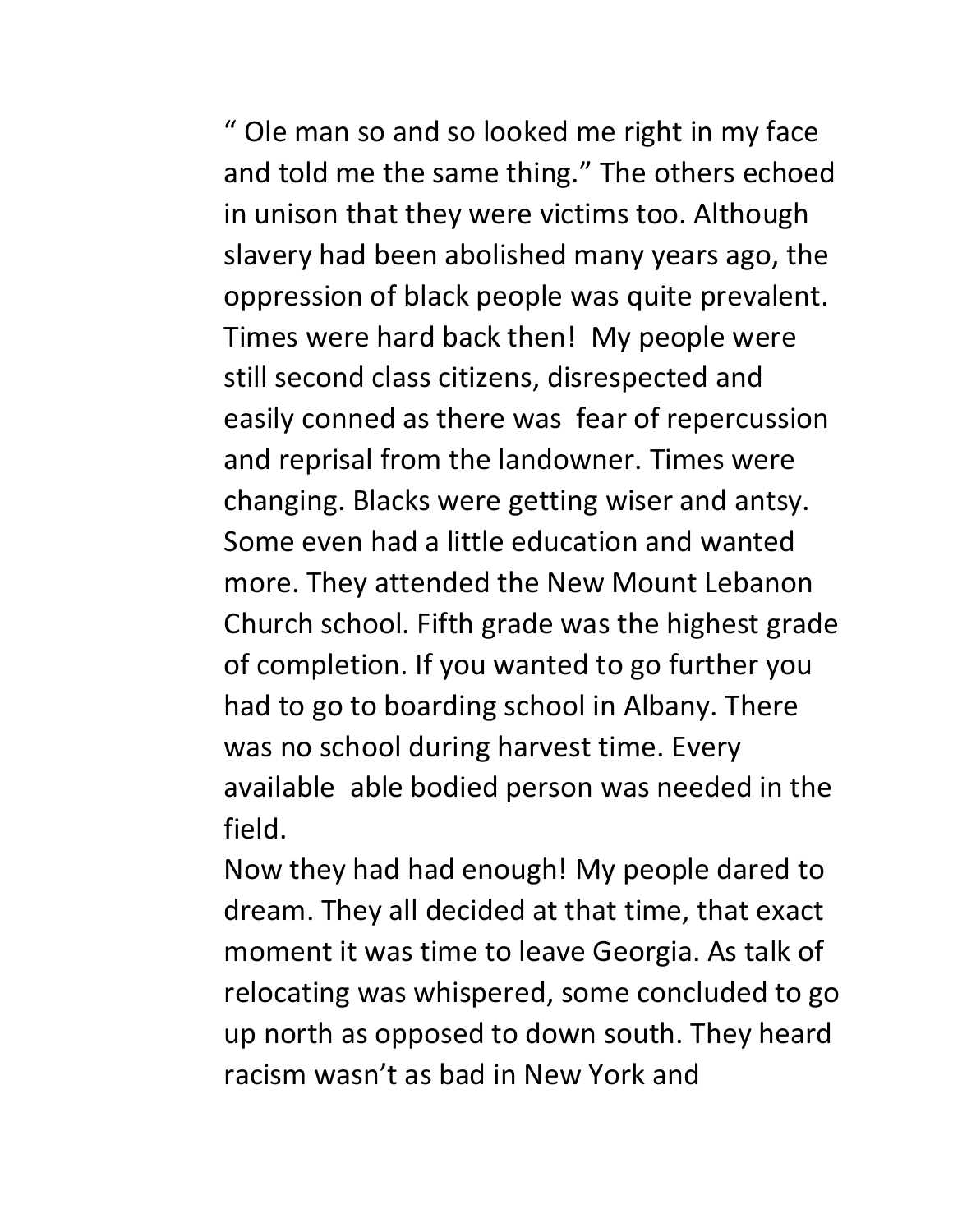Philadelphia. Friends who had moved there were writing letters of good paying jobs and a lively jumping town. Great entertainment and excitement. A place where you could be somebody. A couple of Dads cousins had accompanied their white employers to the Big Apple and were doing quite well living on premises. One was the housekeeper and the other was the cook.

As the evening came to a close, my relatives left Grandmas house with a new sense of gratitude and satisfaction. Knowing they were taking control of their lives and the family's future. It had to be a better place somewhere. A house with electricity, running water and a bathroom inside. No more sleeping on corn shuck mattresses, hauling wood for cooking because the new places had stoves. No more grinding corn for meal and grits because it could be bought at the grocery store. An immeasurable sense of pride overwhelmed them…… Although the northern states appealed to a few, my Dad Horace and his brother Oscar had set their sights on sunny south Florida. It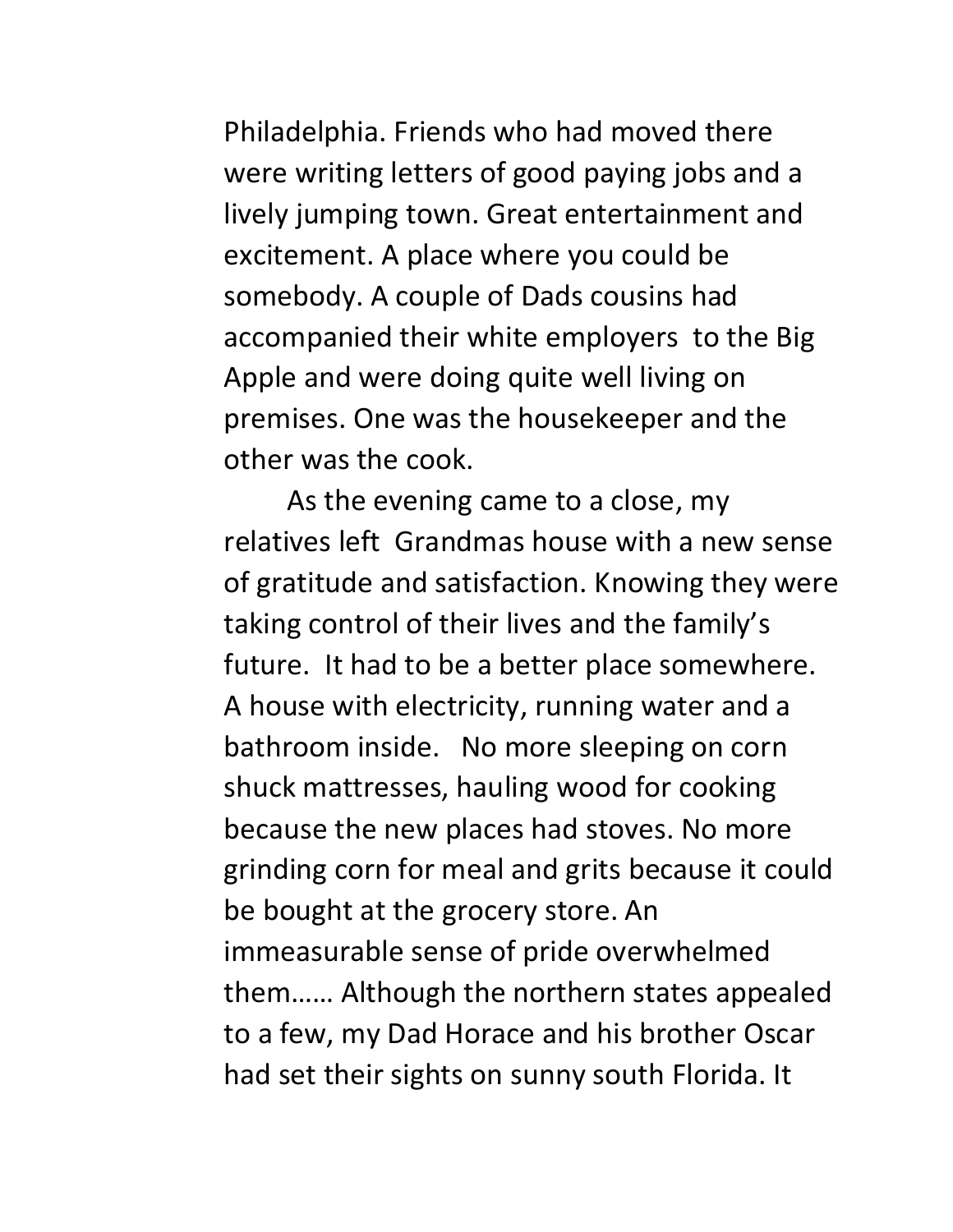was rumored that the weather was so nice you didn't even need a blanket in the winter. Miami was the destination. It was relatively a new and thriving city. The possibilities were unlimited.

Following the season, picking fruits was one way some people got of the state of Georgia. They simply left and never returned. Settling in Palmetto, Coconut Grove, Gainesville and other parts of the state of Florida. The decision to leave Georgia was a timely one. Young fathers wanted better for their family. New marriages had resulted in new babies on the way. Looks like every body was pregnant. The women were all of childbearing age and were breeding like rabbits. My Mom, Her Mom Daisy, two of my Dads sisters Lula and Dinah and his favorite cousin Leila Mae. Their babies were all born in 1949 and one of them was ME. Dorothy Jean, born on a Saturday evening on May 7<sup>th, 1949</sup><sup>1</sup>.I arrived as a screaming pink bundle of job. The midwife had to scrape "chalk" from my back as my Mom craved it during her pregnancy. This was the white clay found all over Georgia. All the women ate it!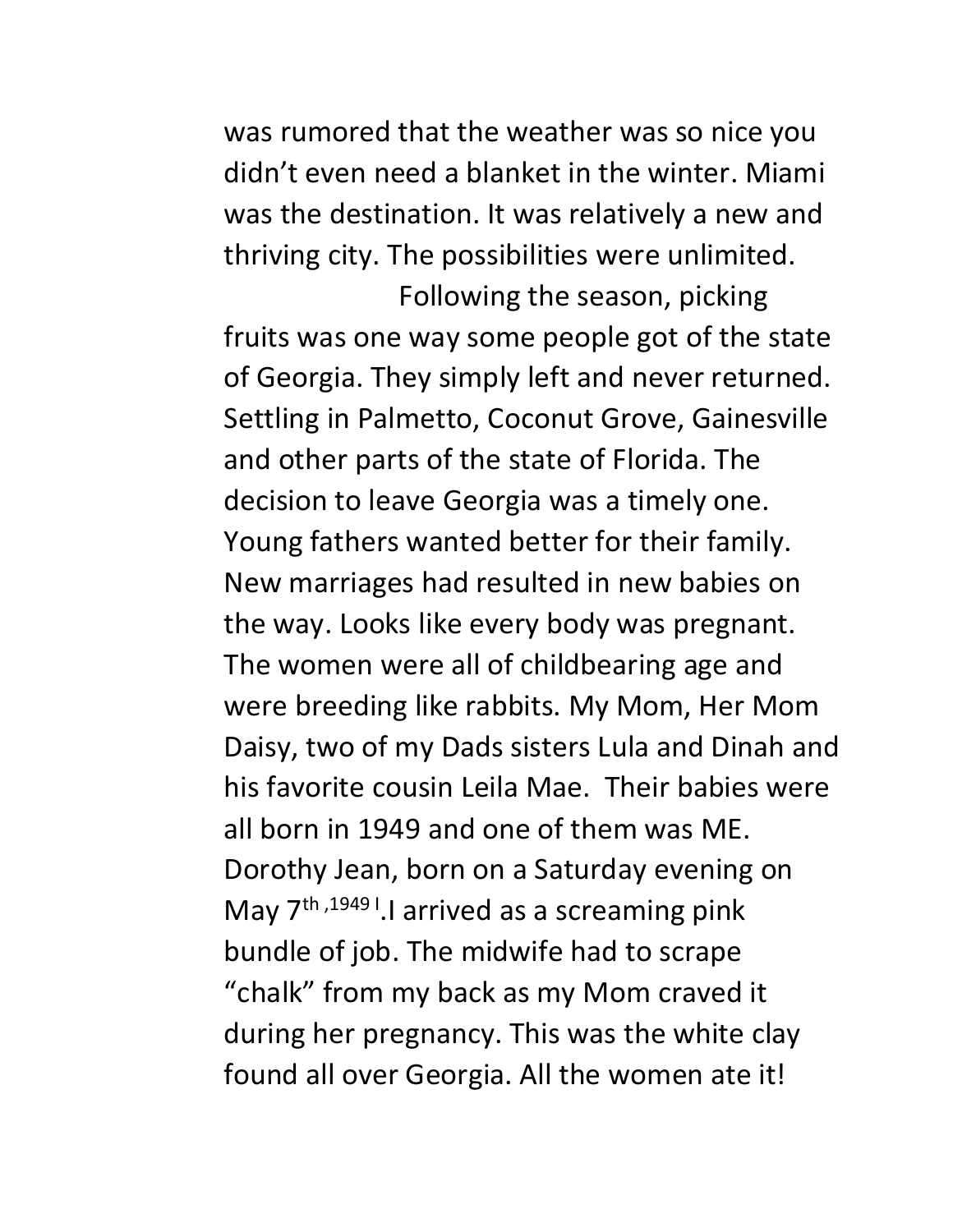My name was finally agreed upon, after Arthur Ola had been tossed back and forth in honor of my Uncle Bubba whose real name was Arthur. I thank Cousin Flossie for convincing Mom that Dorothy Jean was a prettier name. I am still called that today, but why they call me both names I have no idea. Either Dorothy or Jean would have sufficed. However, at times it comes out "Dotha Jean" the way only people from Georgia would pronounce it with a thick southern accent. Making my entrance into the world, I was famished! My Moms milk "not come down" (lactating) so I was breast fed by Grandma Daisy.

The family all knew they had to help one another. Uncle Oscar being the oldest was the first to leave. He made a way for the others. Cousins Marvin and Julius Stevens had already settled in Coconut Grove, so he stayed with them until getting on his feet. My Dad came a year later and then sent for Mom, who now had a six week old baby named Betty Ann. She was a cute little girl with a head full of jet black hair.